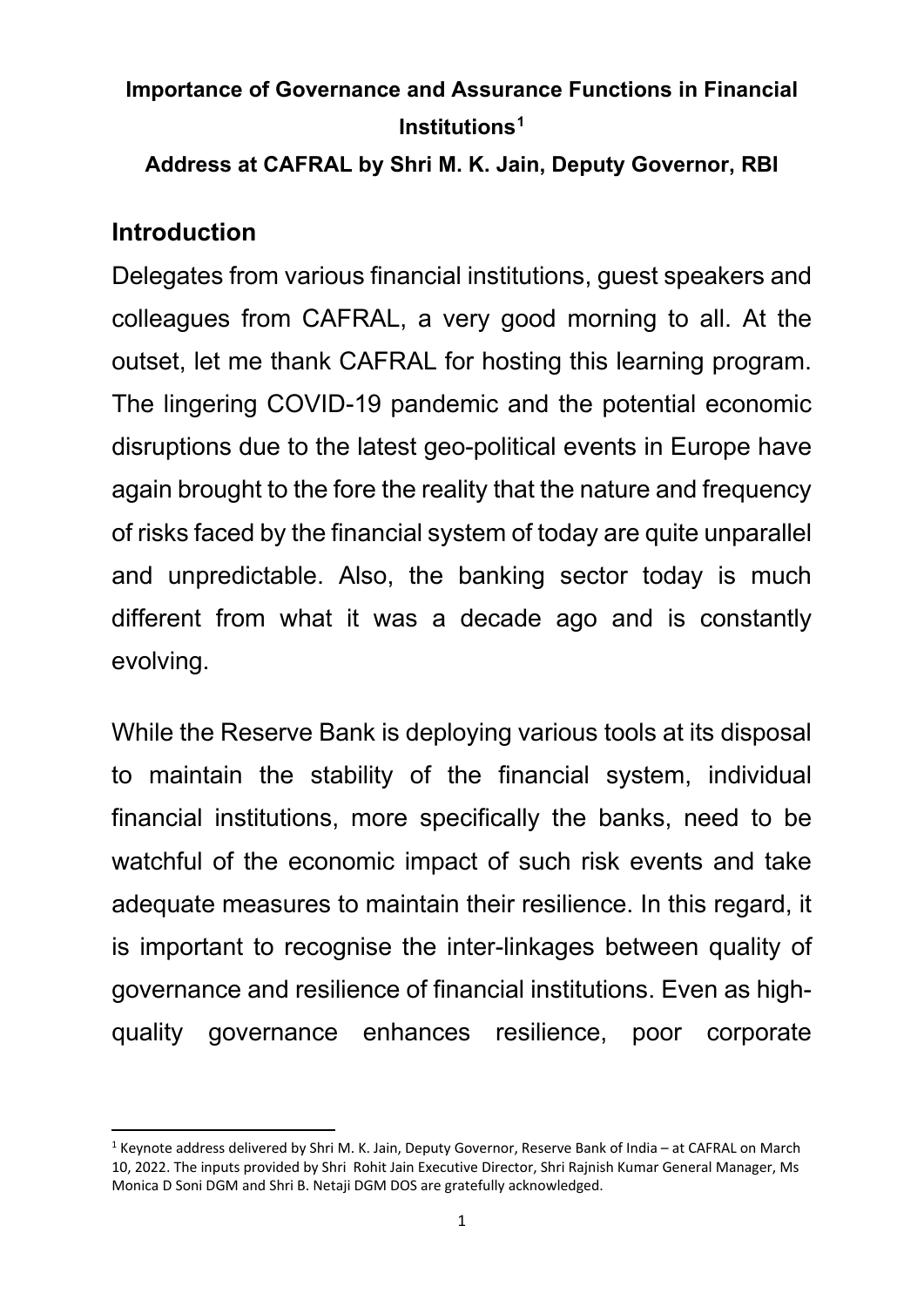governance is a source of risk to the financial institutions as well as to the financial system.

#### **Corporate Governance**

While good corporate governance is essential for all institutions, the governance structure and processes of the banks are expected to be even more robust. Banks and financial institutions are different from other business entities in many ways. Their business model is very different from other business entities, enjoy high leverage as they can raise substantial amount of uncollateralised deposits, and perform the function of liquidity and maturity transformation. Hence, the governance structures and practices in the banks should prioritise protection of the interests of their depositors.

## **Oversight and Assurance Functions**

With the growth in size and complexity of the financial institutions, there is an increased focus on adequacy of the governance framework for identifying, addressing and managing risk. Towards this, the **'three lines of defense'** have pivotal responsibilities: i) 'the business functions' which are the risk takers and owners of the risk, (first line of defense) have the responsibility of managing the risk generated by virtue of their day-to-day business activities; ii) the 'risk management function' and the 'compliance function' (second line of defense) have the responsibility of exercising oversight on the business functions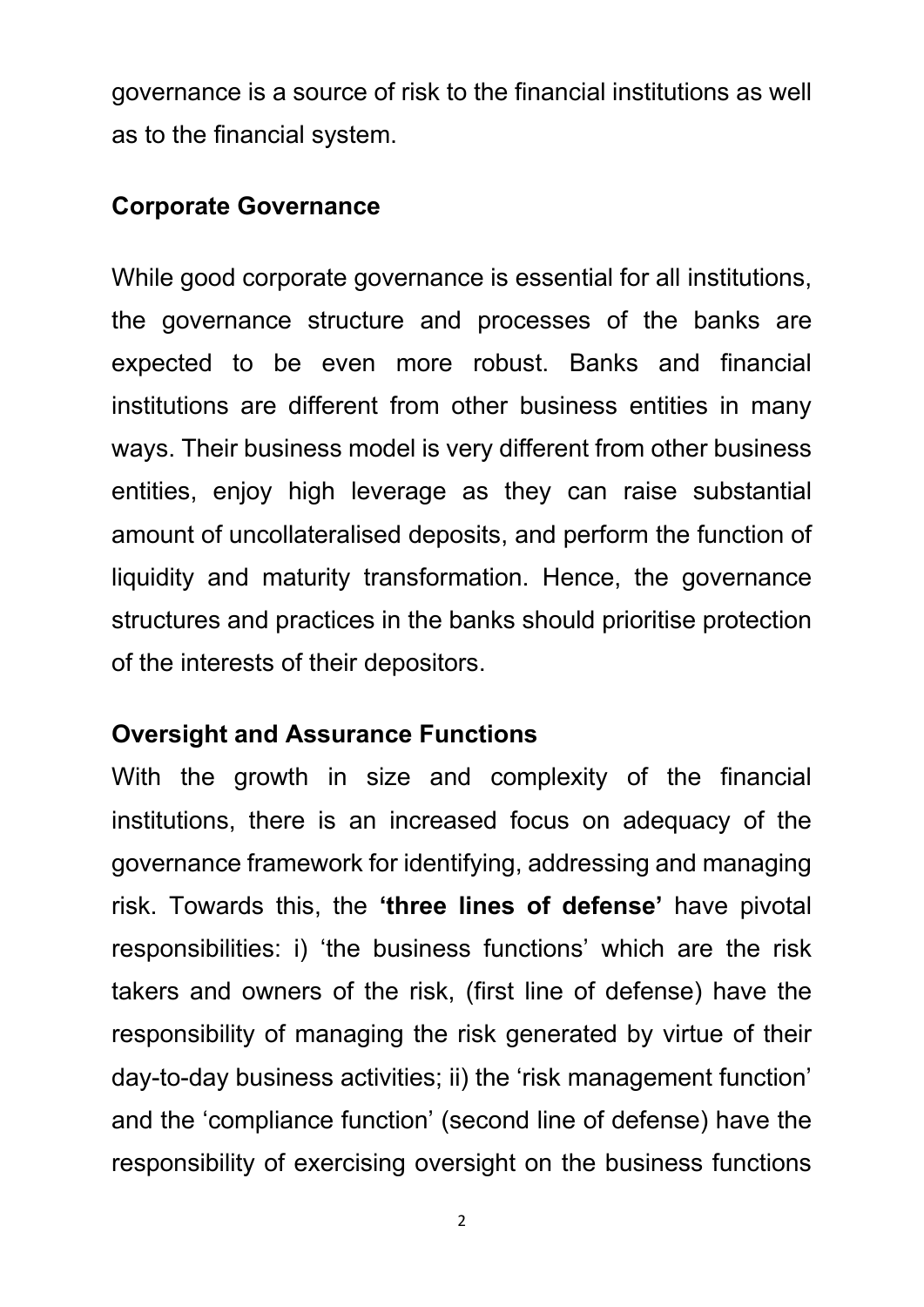to ensure that their activities are within the risk and compliance policies of the bank; and iii) the 'internal audit function' (third line of defense) has the responsibility of identifying gaps from prescribed requirements and reporting to the Board / Audit Committee of the Board. Collectively, these three functions have to provide assurance to the Board / senior management about the adequacy and effectiveness of the governance framework and that the Board approved policies and business strategies are adhered to by the financial entity in conduct of its business.

## **RBI Initiatives and Measures**

Reserve Bank attaches a lot of importance to the strengthening of governance and internal control functions in the banks and financial institutions. Recent guidelines issued by the RBI are intended to provide greater clarity on supervisory expectations, avoid conflict of interest, provide sufficient authority, resources and independence to these functions, among others:

*Compliance:* In September 2020, RBI has issued revised guidelines for Compliance Function in Banks and role of Chief Compliance Officers (CCOs) to bring uniformity in approach followed by banks, as also to align the supervisory expectations on CCOs with global best practices.

*Internal Audit:* Earlier in January 2020, RBI has issued guidelines for strengthening governance arrangements with regard to Risk

<sup>3</sup>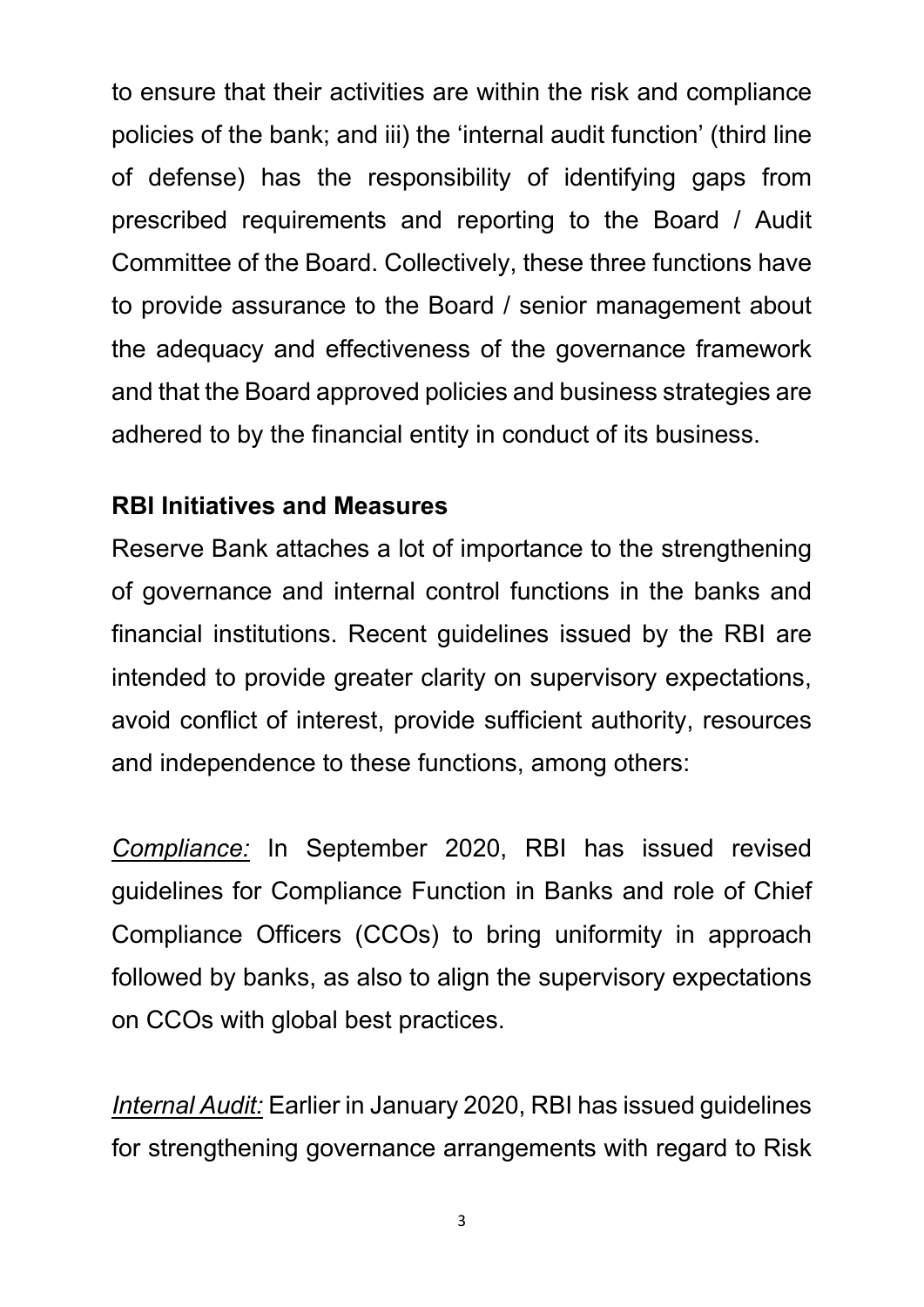Based Internal Audit (RBIA) in banks, which *inter alia* included enhancing the authority, stature, and independence of the Internal Audit Function. Similar set of guidelines were issued for select NBFCs and UCBs in February 2021, which were later extended to select Housing Finance Companies (HFCs) as well.

*Risk Management:* Though RBI has issued guidelines on Risk management systems for banks way back in 1999, to bring uniformity in approach followed by banks, as also to align the risk management system with the best practices. Guidelines on the role of Chief Risk Officer (CRO) in banks were issued in April 2017. Similar guidelines for NBFCs and UCBs have been issued in May 2019 and June 2021 respectively. RBI has also undertaken sensitization sessions with CCOs, CROs and HIAs over the past year to communicate its expectations on oversight and assurance functions.

*Governance in Commercial Banks*: Through a discussion paper published in June 2020, Reserve Bank has proposed substantial improvements to the governance framework of banks. Major highlights of the discussion paper were:

i) Empower the Board of Directors to

a.set the culture and values of the organisation;

b.recognise and manage conflicts of interest;

c. set the appetite for risk and manage risks within the appetite;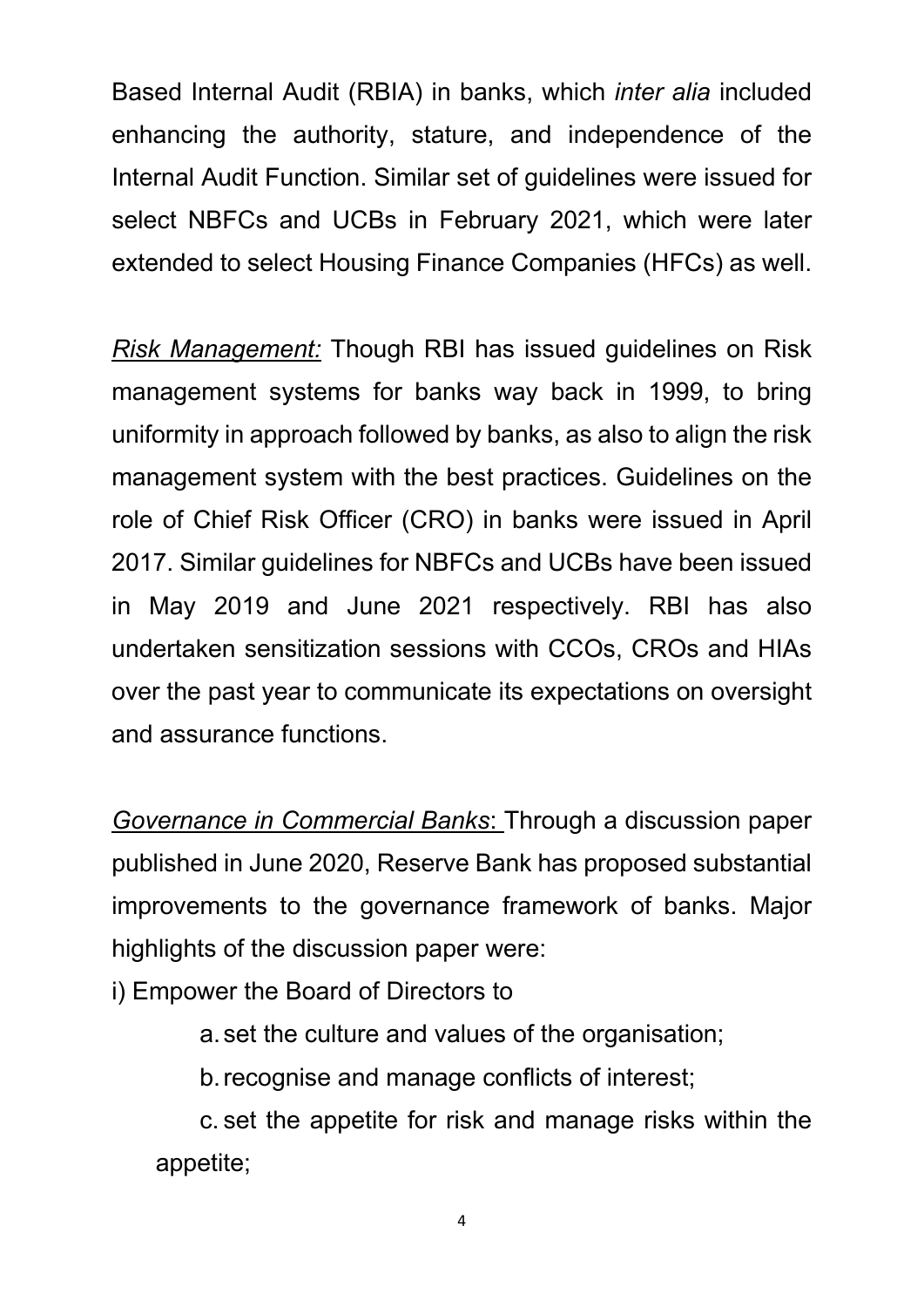d.improve the supervisory oversight of senior management;

ii) Empower the oversight and assurance functions through various interventions;

iii) Achieve clear division of responsibilities between the Board and the management; and

iv) Encourage the separation of ownership from management.

Based on the suggestions and feedback on the Discussion Paper, Reserve Bank issued instructions regarding the Chair and meetings of the Board, composition of certain Committees of the Board, age, tenure and remuneration of Directors, and appointment of the whole-time directors (WTDs) in April 2021. With respect to the other proposals contained in the discussion paper, a Master Direction on Governance will be issued by RBI.

# **Enhanced Supervisory Focus on Oversight and Assurance Framework – RBI's Assessment and Findings**

During recent years, assessment of oversight and assurance functions has been bestowed enhanced focus in view of their importance in addressing the root cause of problems. Some of the common weaknesses that have been observed in these functions are:

a) **Compliance Function** – Failure / delay in detection and reporting of non-compliances, persisting sub-par compliance, deficiencies in compliance testing with respect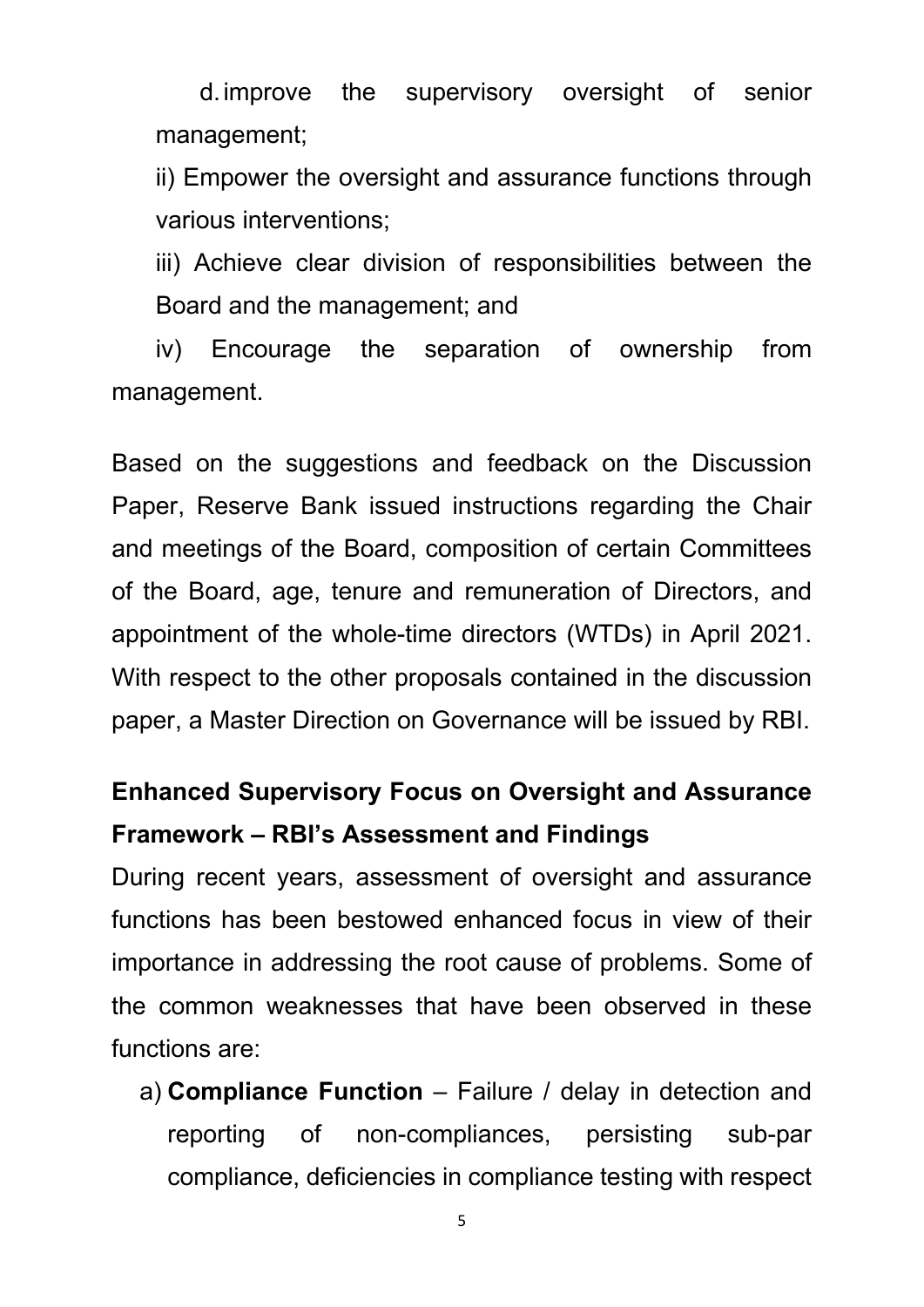to inadequate coverage and limited transaction testing, persisting irregularities due to non-addressing of rootcauses and not ensuring sustainability of compliance were observed. Further, compliance setup was not resourced adequately with required number and quality of staff in many cases.

- b) **Risk Management** Disconnect was observed between the Risk Appetite Framework as approved by the Board and actual Business Strategy and decision making, weak risk culture which was amplified by absence of guidance from the senior management, improper Risk Assessment, repeated exceptions to risk policies, conflict of interest especially in Related Party Transactions and absence or faulty Enterprise-wide Risk Management. Operational risk was seen to be high on account of people risk (high attrition rate, lack of succession planning, involvement of staff in fraudulent practices, etc.), elevated IT and technology risk (lack of adequate investment in technology, lack of technically qualified personnel, business disruptions and weak BCP/DR arrangements, etc.), and high Outsourcing risks (over dependence on vendors, lack of monitoring arrangements, gaps in contractual arrangements, etc.).
- c) **Internal Audit** Audit process unable to capture irregularities, non-coverage of certain areas under scope of audit, compliance and audit not collaborating with each other, lack of ownership and accountability, inadequate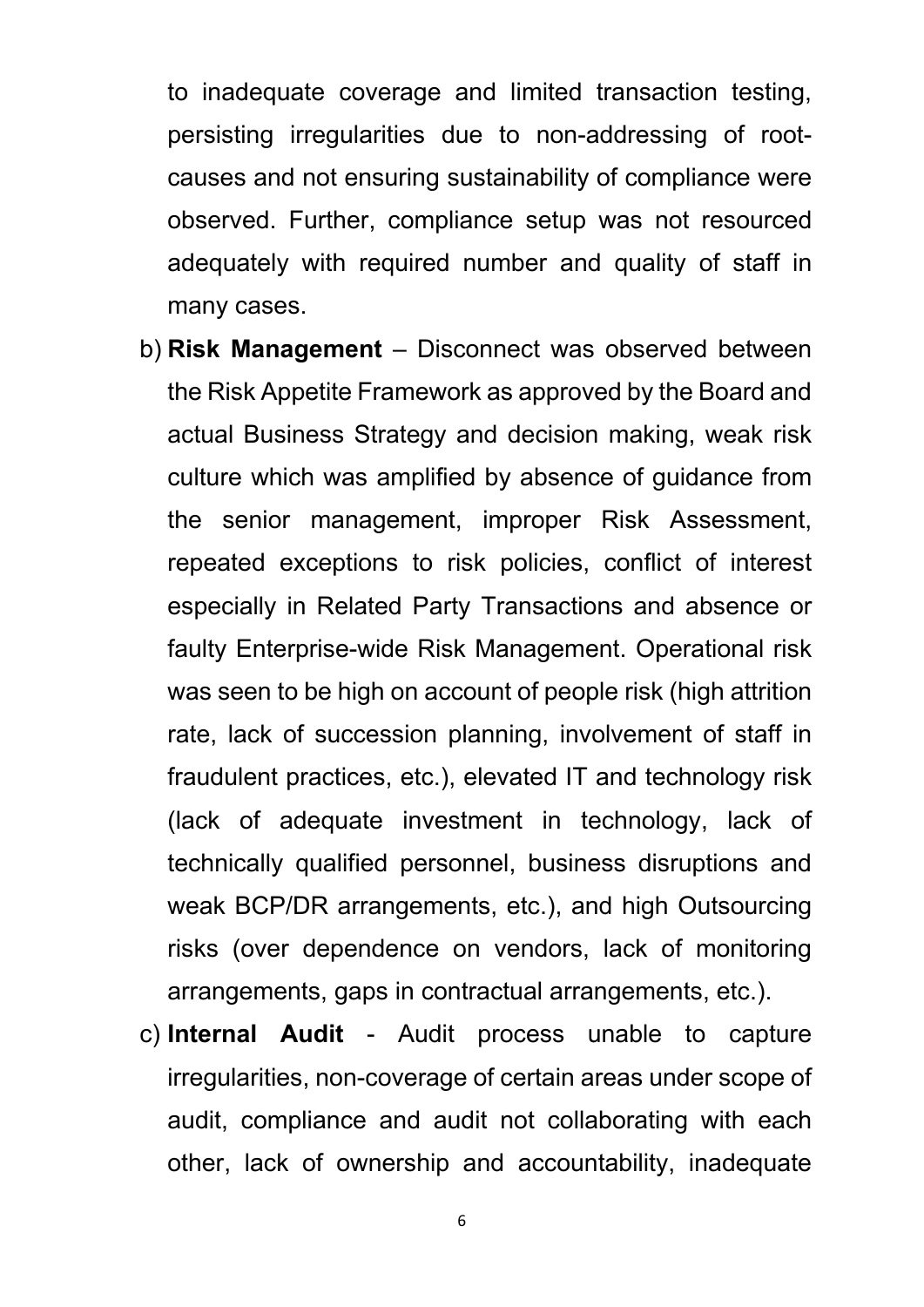review of practices that require alignment to address interests of all stakeholders, non-compliance/delay in compliance with audit observations were some of the major concerns identified.

# **Supervisory Expectations on Governance and Assurance Functions**

Some of our expectations from the supervised entities in this regard are:

## *i) Effective Engagement and support from the Top*

Oversight and assurance functions have a key role in value creation for a financial institution, strengthening public confidence, preserving and enhancing its reputation, and maintaining the integrity of its business and management. The Board should engage with the oversight and assurance functions and assure them of direct and unfettered access. The "tone from the top" would set the pace for a sound organization culture that values honesty and integrity.

## *ii) Independence of Oversight and Assurance Functions*

Appointment and removal of heads of oversight and assurance functions should have stringent barriers and they must be independent of executive management. Assurance functionaries should not be performing any of the tasks on which they are required to take a view independent of the risk takers.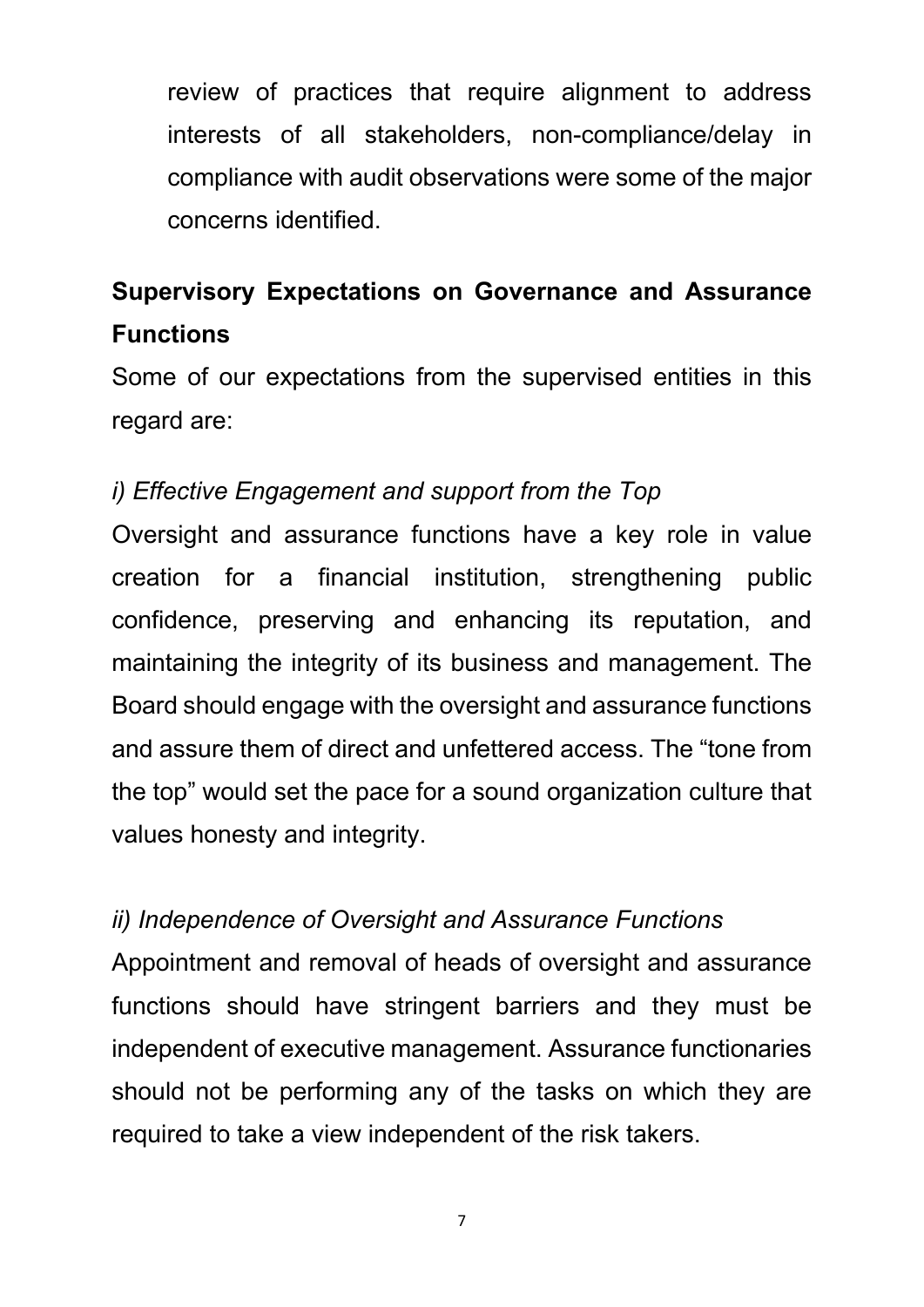#### *iii) Close engagement and collaboration*

Maintaining independence does not preclude constructive engagement with management and business functions. Indeed, to be effective, heads of oversight and assurance functions must work closely with other functionaries, and also collaborate amongst themselves.

## *iv) Sustainable Compliance*

Several weaknesses and irregularities have been recurring despite the averments made by bank managements of having carried out remediation. My expectation from the banks is that they make serious efforts towards overall improvement and sustainability in their compliance.

## *v) Risk Governance*

Risk appetite and risk tolerance levels must be clearly defined, keeping in view past and forward-looking assessment of likely internal and external risk environment and actual business decision making should align with these limits, as also with the capacities available with the institution. Senior management should communicate the risk management policies, risk appetite statement and risk management expectations to the business units for proper understanding and compliance.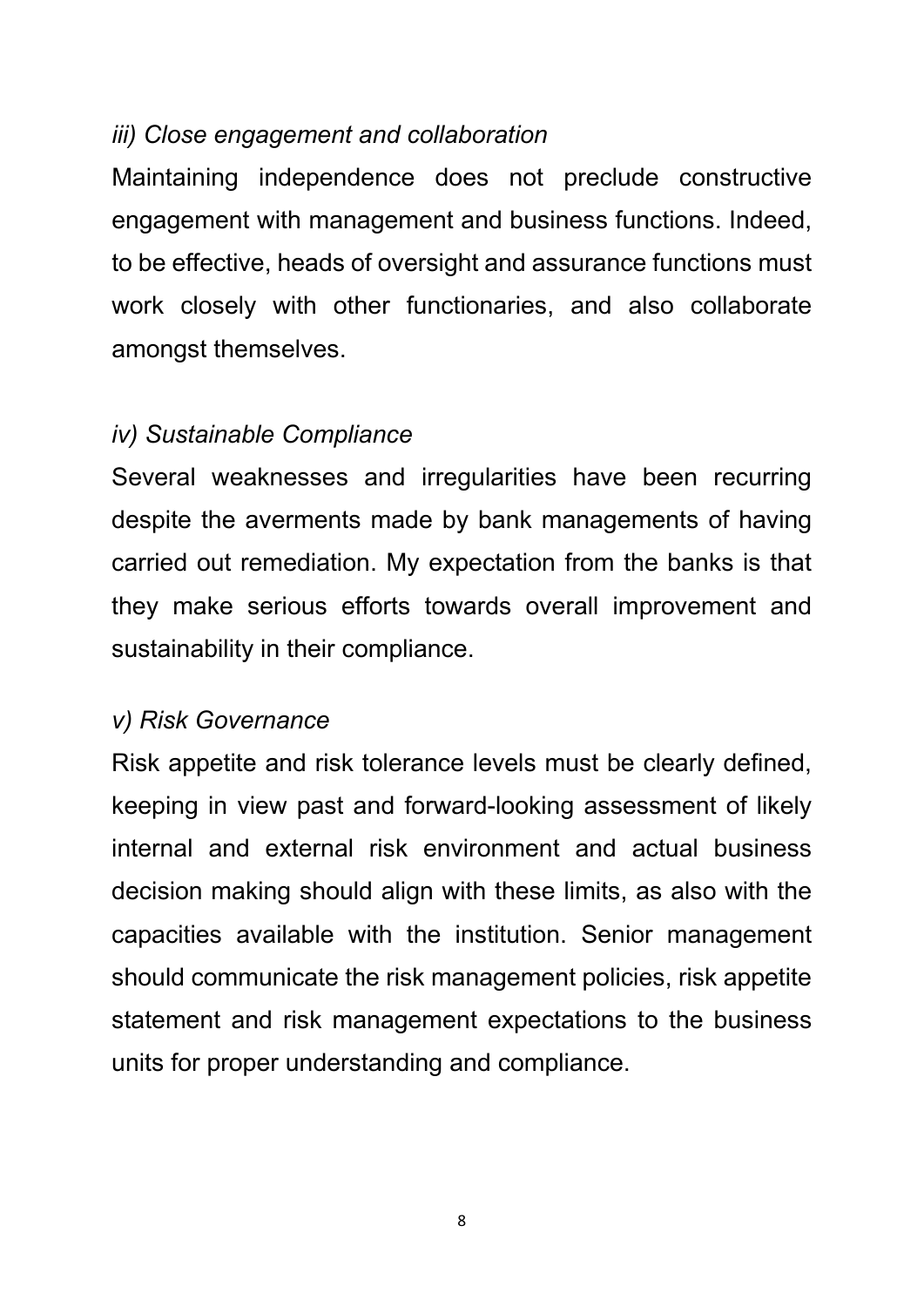# *vi) Quality of Board discussions and time given for important matters*

The Board members should focus on strategic and important matters. The quality of deliberations, the level of challenge provided to executive management, and the time allocated to important agenda items is often found to be inadequate. Many times, large number of Agenda items are included, including table items, which do not allow for proper evaluation of the proposals. The Board also needs to work in a cohesive manner.

## *vii) Role of Board and Senior Management in Cybersecurity and Technology*

RBI has mandated banks to have awareness training programmes for their Board of Directors and senior leadership team and to familiarise them with IT and relevant cybersecurity concepts. The Board must start looking at cyber risk as an enterprise-wide risk management issue, rather than a pure IT security issue, owing to its firm-wide implications. Adequate and required level of investments in technology should be ensured. In its role of oversight, the Board needs to oversee the overall cybersecurity management, including appropriate risk mitigation strategies, systems, processes, and controls. Whether the institution has the appropriate skills, resources, and approaches in place to minimise the cyber risk and mitigate any damages that may occur also needs to be seen.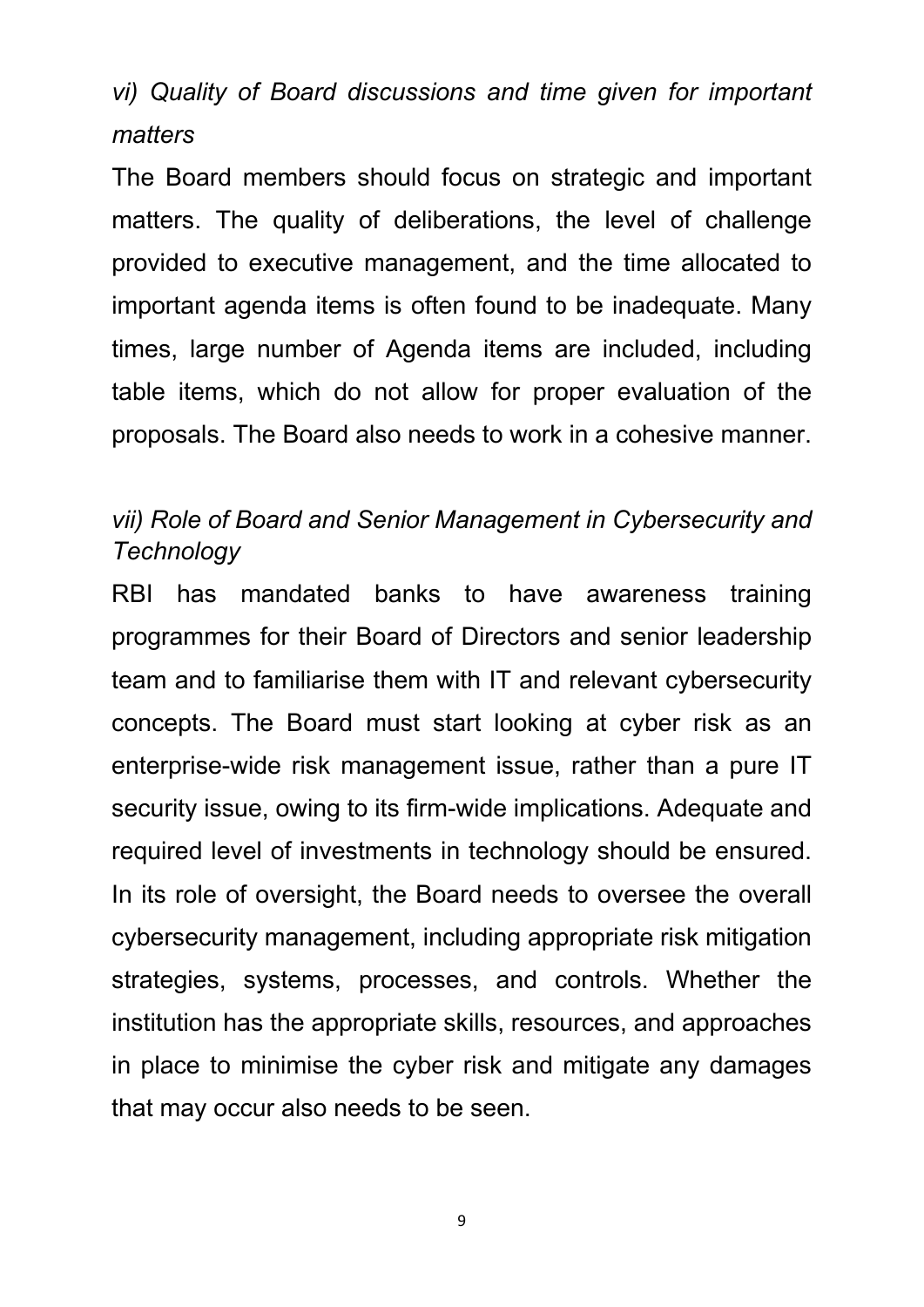## *viii) Dominance of Individuals*

It is important to ensure that financial institutions are Boarddriven and do not end up being dominated by individuals. Experience has shown that this leads to undesirable consequences.

# *ix) Oversight over Related Party Transactions and Connected Lending*

While various regulations are in place to check improper RPTs, including their disclosures, etc., it is important that the Board and Audit Committee exercise close oversight over such matters and get satisfactory assurances.

# **Detecting Red Flags in Board Reports**

A bank's Board needs concise, accurate and timely reports to help it perform its fiduciary responsibilities. I would like to list out some illustrative areas that should invite questions from directors:

- Is the bank's strategic plan realistic for the bank's circumstances?
- Is the bank's business risk taking in alignment with its approved Risk Appetite?
- Is management meeting the goals established in the planning process? If no, why?
- Do earnings result from the implementation of planned bank strategies, or from transactions generating short-term earnings, but longer term risk?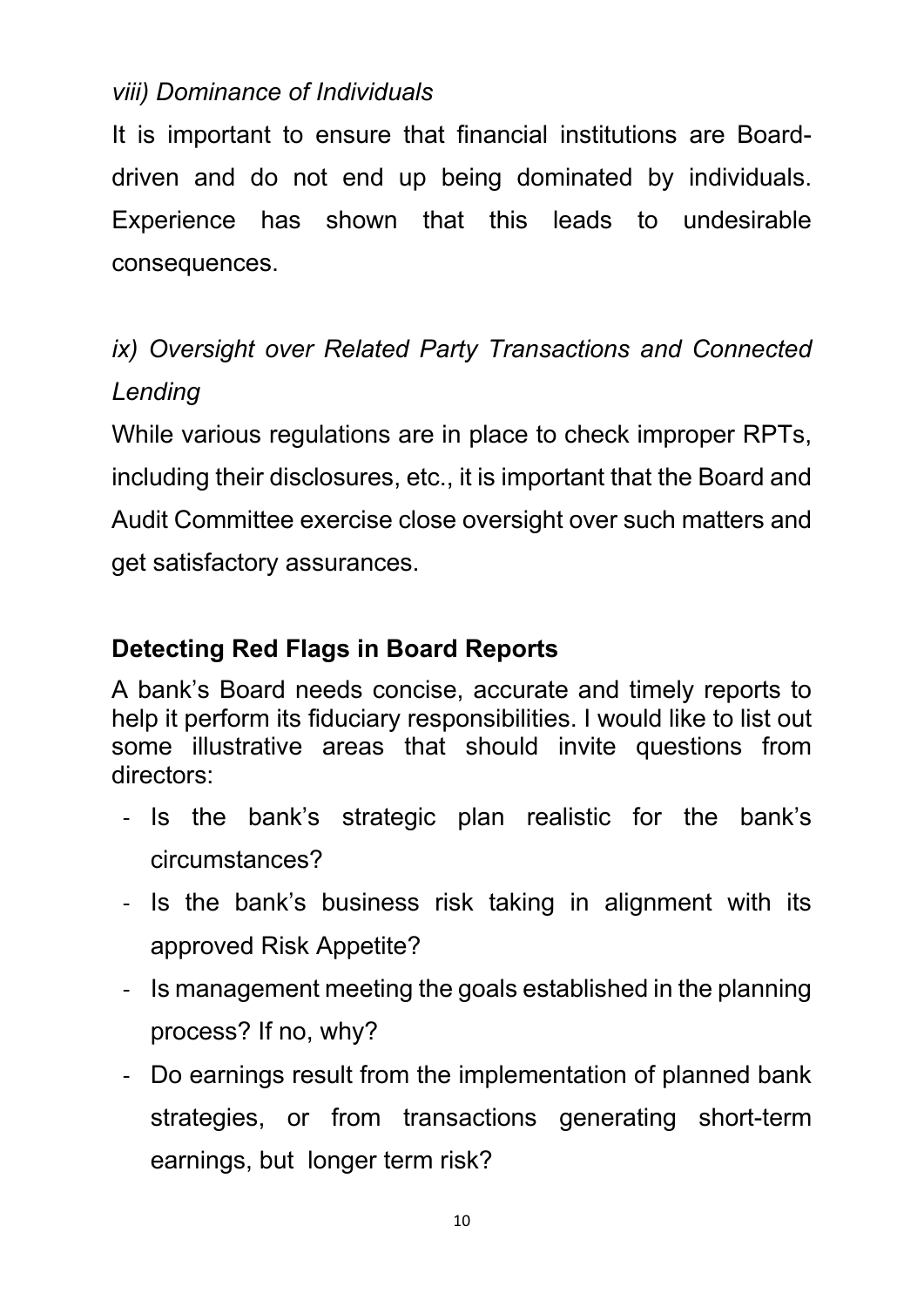- Are policies and procedures in place that safeguard against conflicts of interest, insider fraud and abuses?
- Does the bank have sufficient capital to support its risk profile and business strategies?
- Are financial reports and statements accurate, or reflect true financial condition of the bank?
- Are the Strategies of the bank aligned with the future needs and requirements?
- Is the bank spending on IT systems adequately to maintain robust IT infrastructure and make it scalable as per the growing needs and challenges?

# **Conclusion**

Let me now conclude. An efficient and vibrant financial system is crucial to economic development and social wellbeing of the country. The governance framework surrounding the individual players in the financial system assumes a central role not only in terms of value creation for various stakeholders but also in ensuring the oversight of the Board on risk appetite and risk culture of individual institutions.

Effective internal defenses will help in building organizations that are strong, resilient, disciplined and enjoy the benefits of sustained growth and customer confidence. It will also pre-empt supervisory actions and attendant reputational risks that arise in case transgressions are detected.